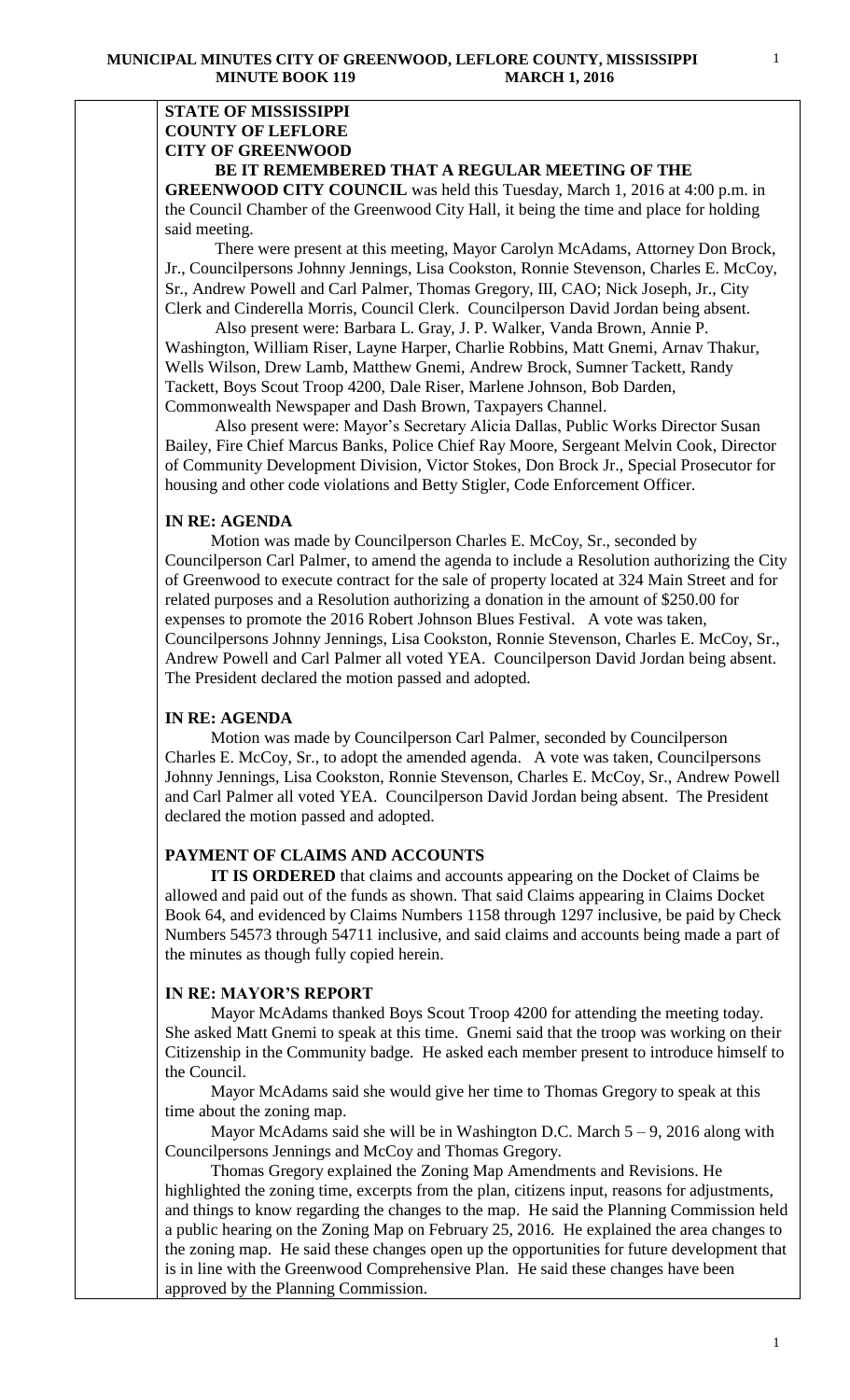# **IN RE: PUBLIC AGENDA**

Loretta McClee addressed the Council requesting funding for Sarah's Touch  $1<sup>st</sup>$  Annual Cancer Awareness Banquet that will be held Friday, March 11, 2016 at Robert Moore Reception Hall. Council President Ronnie Stevenson advised McClee that the organization must be a 501(c)3 organization in order for the city to donate funds . He also informed McClee that the city already contributes to a cancer organization. Councilperson Jennings told McClee to contact him regarding numbers of organizations that could help her with the expenses of putting on the banquet.

# **IN RE: DILAPIDATED HOUSING RESOLUTION SETTING HEARING AND AUTHORIZING ISSUANCE OF NOTICE**

Green Springs Properties, LLC Betty Van Meter 707 and 709 West Johnson Street 605, 607 and 609 Mississippi Avenue - Adopted Unanimously

# **RESOLUTION SETTING HEARING AND AUTHORIZING ISSUANCE OF NOTICE**

Squire Title Service, LLC Wallace Van Meter, Jr. #1 through #16 Stroud's Alley - Adopted Unanimously

# **RESOLUTION SETTING HEARING AND AUTHORIZING ISSUANCE OF NOTICE**

Viking Investments, LLC Wallace Van Meter, Jr. 217 & 219 West Henry 701 & 701 Rear, 703 & 703 Rear, 705, and 705 Rear, 707 and 707 Rear, 709 and 709 Rear, 711 and 711 Rear and 713 and 713 Rear Fulton Street - Adopted Unanimously

# **RESOLUTION SETTING HEARING AND AUTHORIZING ISSUANCE OF NOTICE**

Green Springs Properties, LLC Betty Van Meter #13 and #14 McClure's Alley - Adopted Unanimously

# **RESOLUTION SETTING HEARING AND AUTHORIZING ISSUANCE OF NOTICE**

Viking Investments, LLC Wallace Van Meter, Jr. 608 Montjoy Street - Adopted Unanimously

# **RESOLUTION SETTING HEARING AND AUTHORIZING ISSUANCE OF NOTICE**

Viking Investments, LLC Wallace Van Meter, Jr. 209 West Henry Street **- Adopted Unanimously**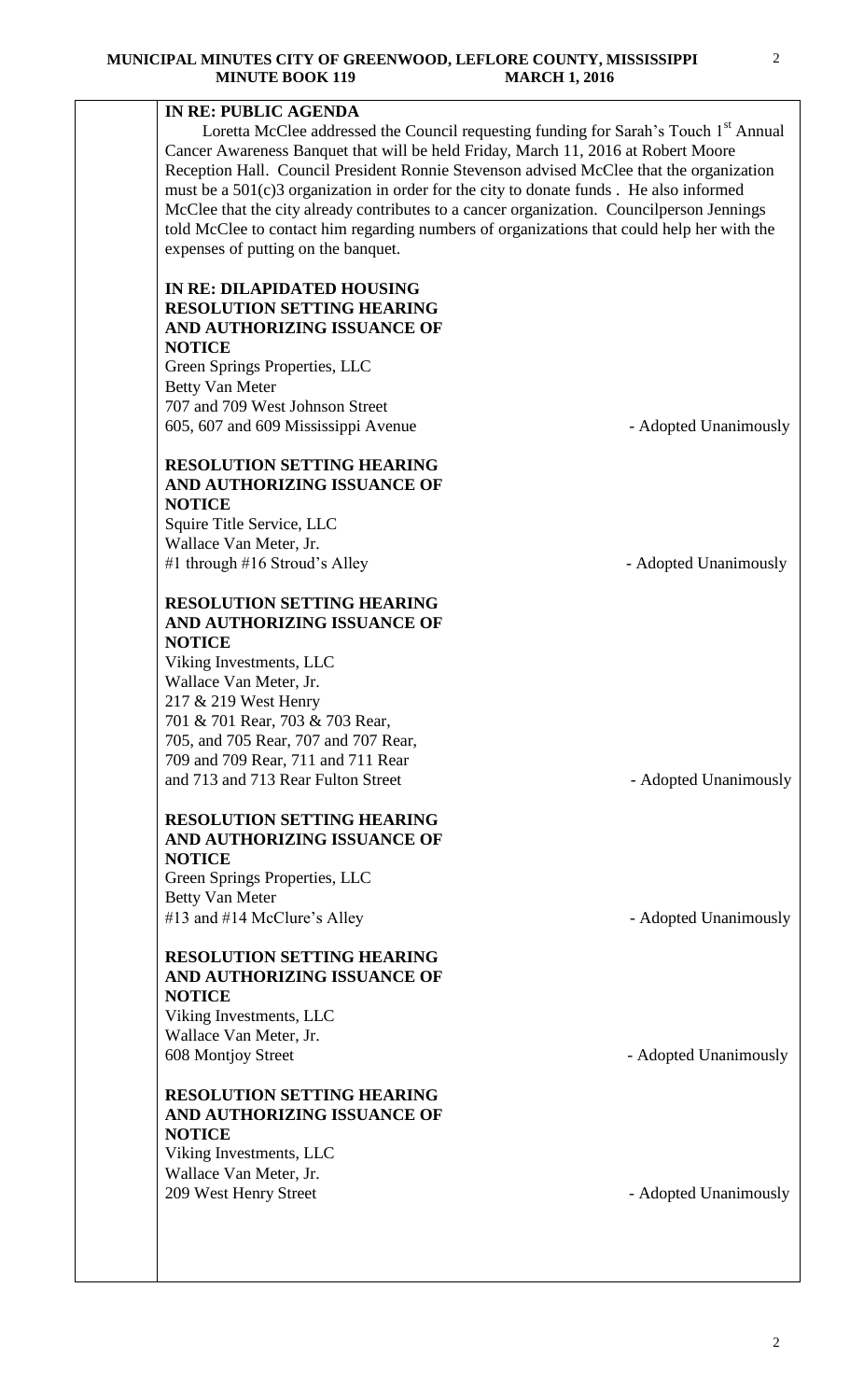| MINUTE BOOK 119                                                            | MARCH 1, 2010         |
|----------------------------------------------------------------------------|-----------------------|
| RESOLUTION SETTING HEARING<br>AND AUTHORIZING ISSUANCE OF                  |                       |
| <b>NOTICE</b><br>Greenwood Housing, I, L.P.                                |                       |
| 313, 315 & 317 West Gibbs                                                  |                       |
| 206, 208, 210, 212, 214, 216,                                              |                       |
| 218 and 220 West Gibbs,<br>300, 302, 304, 306, 308, 310,                   |                       |
| 312, 314 Palace                                                            |                       |
| 805 & 807 Cotton Street                                                    |                       |
| 806 Fulton Street                                                          | - Adopted Unanimously |
| <b>RESOLUTION SETTING HEARING</b>                                          |                       |
| AND AUTHORIZING ISSUANCE OF<br><b>NOTICE</b>                               |                       |
| Carl F. Clark                                                              |                       |
| 1412 Ray Street                                                            | - Adopted Unanimously |
| <b>RESOLUTION SETTING HEARING</b>                                          |                       |
| AND AUTHORIZING ISSUANCE OF<br><b>NOTICE</b>                               |                       |
| Michael Campbell                                                           |                       |
| 600 Block of Cotton Street                                                 |                       |
| (Campbell concrete)                                                        | - Adopted Unanimously |
| <b>RESOLUTION SETTING HEARING</b>                                          |                       |
| AND AUTHORIZING ISSUANCE OF                                                |                       |
| <b>NOTICE</b><br>Larry "Blue" Neal                                         |                       |
| 522, 520, 518 and 516 Broad Street                                         | - Adopted Unanimously |
| <b>RESOLUTION SETTING HEARING</b>                                          |                       |
| AND AUTHORIZING ISSUANCE OF                                                |                       |
| <b>NOTICE</b><br><b>Robert Meeks</b>                                       |                       |
| 313 and 315 Ash Street                                                     | - Adopted Unanimously |
| <b>RESOLUTION SETTING HEARING</b>                                          |                       |
| AND AUTHORIZING ISSUANCE OF                                                |                       |
| <b>NOTICE</b>                                                              |                       |
| Mildred Miller<br>207 Avenue G and 209 Avenue G                            | - Adopted Unanimously |
|                                                                            |                       |
| <b>RESOLUTION SETTING HEARING</b><br>AND AUTHORIZING ISSUANCE OF           |                       |
| <b>NOTICE</b>                                                              |                       |
| Morrison Holdings, LLC                                                     |                       |
| c/o Donald B. Morrison<br>313 1/2 Rear, 315 1/2 Rear, 317 1/2 Rear,        |                       |
| 319 1/2 Rear, 321 1/2 Rear, 323 1/2 Rear                                   |                       |
| and 325 1/2 Rear West Johnson Street                                       | - Adopted Unanimously |
| <b>IN RE: POLICY ISSUES AGENDA</b>                                         |                       |
| A RESOLUTION TO COMPREHENSIVELY                                            |                       |
| REVISE, AMEND, APPROVE, AND ADOPT<br>THE GREENWOOD ZONING MAP TO           |                       |
| <b>REFLECT THE RECOMMENDATIONS OF</b>                                      |                       |
| THE GREENWOOD ZONING AND                                                   |                       |
| DEVELOPMENT CODE OF 2015 AND THE<br><b>GREENWOOD COMPREHENSIVE PLAN OF</b> |                       |
| 2010                                                                       | - Adopted Unanimously |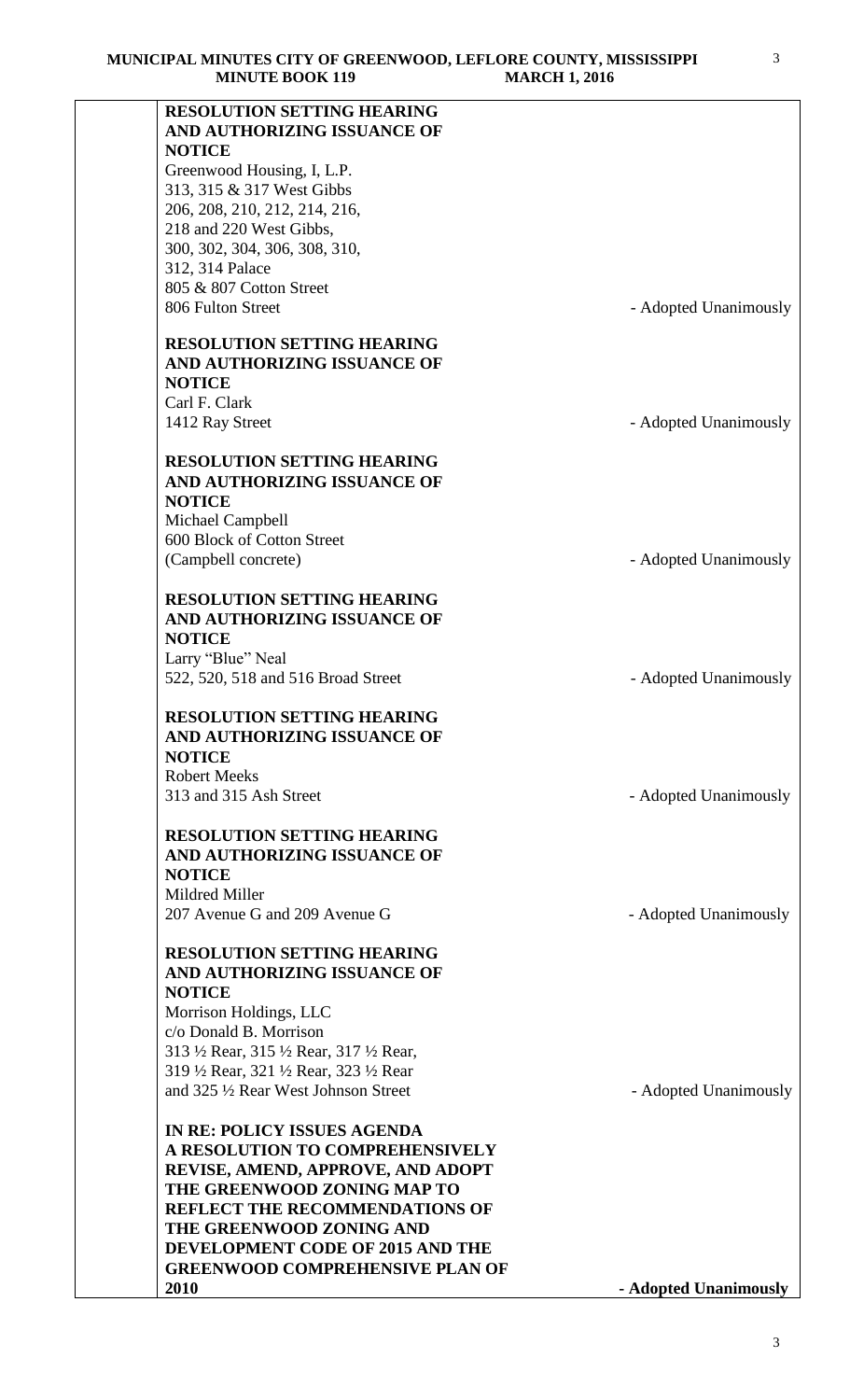# **IN RE: ROUTINE AGENDA IN RE: CONSENT AGENDA IN RE: MINUTES**

 Motion was made by Councilperson Charles E. McCoy, Sr., seconded by Councilperson Carl Palmer, to adopt the minutes of the February 16, 2016 City Council meeting. A vote was taken, Councilpersons Johnny Jennings, Lisa Cookston, Ronnie Stevenson, Charles E. McCoy, Sr., Andrew Powell and Carl Palmer all voted YEA. Councilperson David Jordan being absent. The President declared the motion passed and adopted.

**A RESOLUTION AUTHORIZING DISBURSEMENT OF FUNDS TO THE BOYS & GIRLS CLUB OF LEFLORE COUNTY - Adopted Unanimously** 

**A RESOLUTION AUTHORIZING THE USE OF CERTAIN VEHICLES AS UNMARKED BY THE CITY OF** GREENWOOD POLICE DEPARTMENT - Adopted Unanimously

**A RESOLUTION AUTHORIZING THE APPLICATION FOR THE 2016 URBAN YOUTH CORPS PROJECT**  GRANT - **Adopted Unanimously** 

**A RESOLUTION AUTHORIZING THE CITY OF GREENWOOD TO DISBURSE FUNDS ALLOCATED IN THE FISCAL YEAR 2015-2016 BUDGET TO THE GREENWOOD-LEFLORE COUNTY CIVIL DEFENSE** - Adopted Unanimously

**AN ORDER REVISING THE BUDGET FOR THE FISCAL YEAR 2015-2016 AS AUTHORIZED BY CHAPTER 519 OF LAWS OF MISSISSIPPI FOR 1985.**

**WHEREAS**, provisions of Chapter 519 of the Laws of Mississippi of 1985, as amended, municipal budgets for fiscal year may be revised under circumstances as set forth therein and;

**WHEREAS**, it affirmatively appears that there remains in certain funds an unexpended sum not needed or expected to be needed for the purpose or purposes for which it was appropriated in said budget and that the same should be transferred to another code where needed.

 **IT IS THEREFORE, ORDERED** that the budget for the fiscal year beginning October 1, 2015 and ending September 30, 2016, be and the same is hereby revised and amended so as to make the following changes, to wit:

It is requested that the budget for the Fire Department for fiscal year 2015-2016 be amended and changed as follows to-wit.

|                   |                                | Current       |            |            | Revised       |
|-------------------|--------------------------------|---------------|------------|------------|---------------|
| Account No.       | Description                    | <b>Budget</b> | Increase   | Decrease   | <b>Budget</b> |
| 001-160-419       | Lieutenant Regular             | 356,583.      |            | \$200,000. | \$156,583.    |
| 001-160-421       | <b>First Class Firemen</b>     | 300,687       | 200,000.   |            | 500,687.      |
| 001-160-420       | Sergeants                      | 333,656.      |            | 200,000.   | 133,656.      |
| 001-160-421       | <b>First Class Firemen</b>     | 500,687.      | 200,000.   |            | 700,687.      |
|                   | 001-160-419 Lieutenant Regular | 156,583       |            | 5,000.     | 151,583.      |
| 001-160-740       | Vehicles                       | 25,000.       | 5,000.     |            | 30,000.       |
| $001 - 160 - 550$ | Uniforms & Access.             | 41,000.       |            | 1,500.     | 39,500.       |
|                   | 001-160-684 Physical Exams     | 1,500.        | 1,500.     |            | 3,000.        |
|                   |                                | \$1,715,696.  | \$406,500. | \$406,500. | \$1,715,696.  |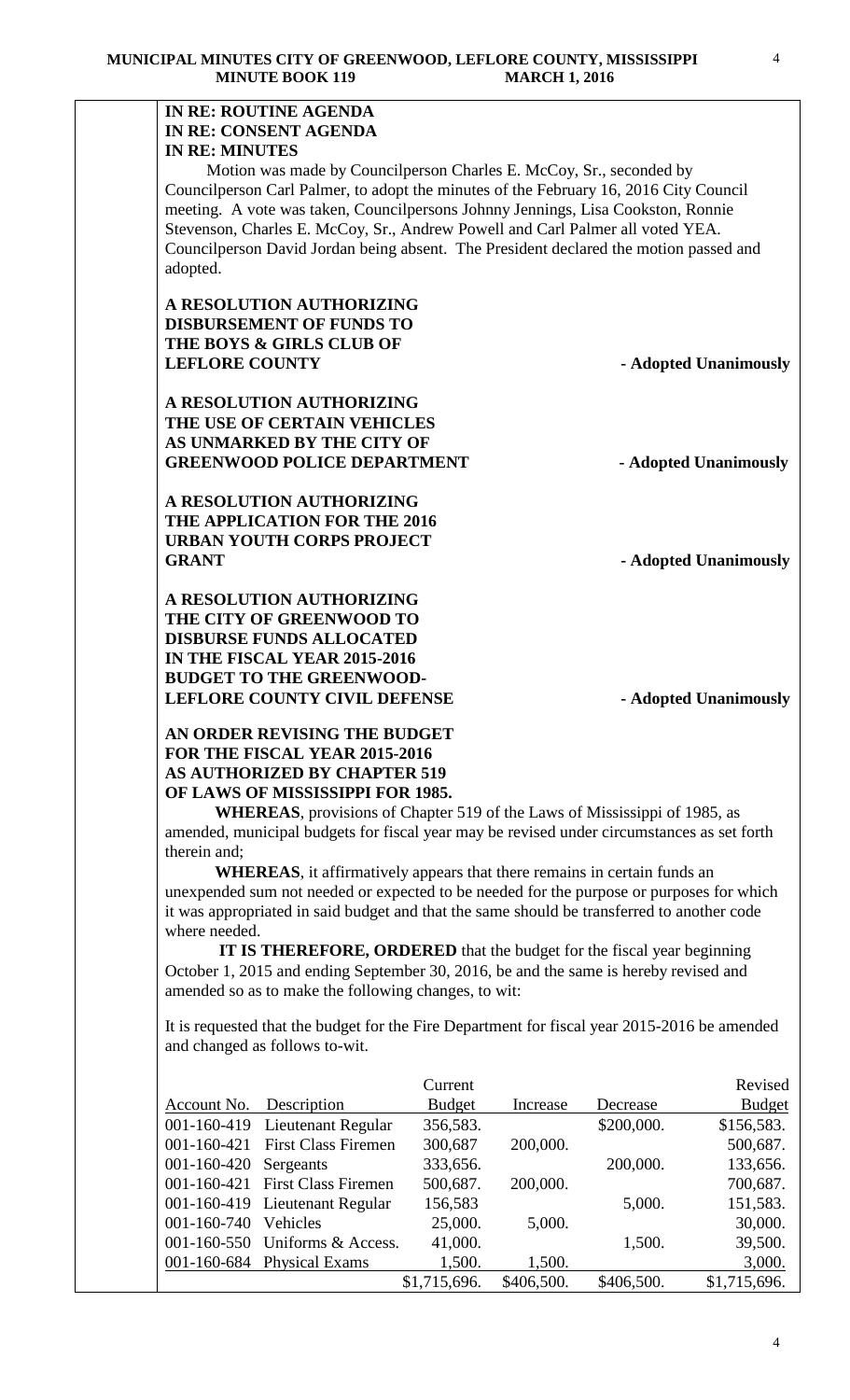| The above constitutes a transfer of funds only and does not increase or decrease the overall |                        |                 |                        |               |
|----------------------------------------------------------------------------------------------|------------------------|-----------------|------------------------|---------------|
| total budget.                                                                                |                        |                 |                        |               |
| Respectfully Submitted,                                                                      |                        |                 |                        |               |
| Marcus D. Banks, Fire Chief                                                                  |                        |                 |                        |               |
| The above and foregoing order having first been reduced to writing was considered            |                        |                 |                        |               |
| section by section and then as a whole, having been introduced by Councilperson Charles E.   |                        |                 |                        |               |
| McCoy, Sr., was duly seconded for adoption by Councilperson Carl Palmer, and upon a vote     |                        |                 |                        |               |
| being called received the following vote:                                                    |                        |                 |                        |               |
| <b>COUNCILPERSON</b>                                                                         | <b>YEA</b>             | <b>NAY</b>      |                        |               |
| Johnny Jennings                                                                              | X                      |                 |                        |               |
| Lisa Cookston                                                                                | X                      |                 |                        |               |
| Ronnie Stevenson                                                                             | X<br>X                 |                 |                        |               |
| Charles E. McCoy, Sr.<br><b>Andrew Powell</b>                                                | X                      |                 |                        |               |
| David Jordan                                                                                 |                        | Absent          |                        |               |
| <b>Carl Palmer</b>                                                                           | X                      |                 |                        |               |
| The President of the Council then declared the motion passed and adopted this the            |                        |                 |                        |               |
| 1st day of March, 2016.                                                                      |                        |                 |                        |               |
| RONNIE STEVENSON                                                                             |                        |                 |                        |               |
| PRESIDENT OF THE COUNCIL                                                                     |                        |                 |                        |               |
|                                                                                              |                        |                 | CAROLYN MCADAMS, MAYOR |               |
| ATTEST:                                                                                      |                        |                 |                        |               |
| CINDERELLA M. MORRIS,                                                                        |                        |                 |                        |               |
| <b>DEPUTY CLERK</b>                                                                          |                        |                 |                        |               |
|                                                                                              |                        |                 |                        |               |
| It is requested that the budget for the Drug Court Grant Project for fiscal year ending      |                        |                 |                        |               |
| September 30, 2016, be amended and changed as follows, to wit:                               |                        |                 |                        |               |
|                                                                                              |                        |                 |                        |               |
| <b>ACCOUNT</b><br><b>DESCRIPTION</b>                                                         | <b>CURRENT</b>         | <b>INCREASE</b> | <b>DECREASE</b>        | <b>NEW</b>    |
| <b>NUMBER</b>                                                                                | <b>BUDGET</b>          |                 |                        | <b>BUDGET</b> |
| 128-102-600 Treatment Serv.                                                                  | \$11,000.00            | 900.00          |                        | \$11,900.00   |
| 128-102-602 Technical Serv.                                                                  | $\mathbb{S}$<br>900.00 |                 | \$<br>900.00           | \$<br>.00     |
|                                                                                              |                        |                 |                        |               |
| This revised budget amendment constitutes neither an increase nor decrease to the Drug Court |                        |                 |                        |               |
| Grant.                                                                                       |                        |                 |                        |               |
| Nick Joseph, Jr., CPA                                                                        |                        |                 |                        |               |
| <b>City Clerk</b>                                                                            |                        |                 |                        |               |
| The above and foregoing order having first been reduced to writing was considered            |                        |                 |                        |               |
| section by section and then as a whole, having been introduced by Councilperson Charles E.   |                        |                 |                        |               |
| McCoy, Sr., was duly seconded for adoption by Councilperson Carl Palmer, and upon a vote     |                        |                 |                        |               |
| being called received the following vote:<br><b>COUNCILPERSON</b>                            | <b>YEA</b>             | <b>NAY</b>      |                        |               |
|                                                                                              | X                      |                 |                        |               |
| Johnny Jennings<br>Lisa Cookston                                                             | X                      |                 |                        |               |
| Ronnie Stevenson                                                                             | X                      |                 |                        |               |
| Charles E. McCoy, Sr.                                                                        | X                      |                 |                        |               |
| <b>Andrew Powell</b>                                                                         | X                      |                 |                        |               |
| David Jordan                                                                                 |                        | Absent          |                        |               |
| Carl Palmer                                                                                  | X                      |                 |                        |               |
| The President of the Council then declared the motion passed and adopted this the            |                        |                 |                        |               |
| 1st day of March, 2016.                                                                      |                        |                 |                        |               |
| RONNIE STEVENSON                                                                             |                        |                 |                        |               |
|                                                                                              |                        |                 |                        |               |
| PRESIDENT OF THE COUNCIL                                                                     |                        |                 |                        |               |
|                                                                                              |                        |                 | CAROLYN MCADAMS, MAYOR |               |
| ATTEST:                                                                                      |                        |                 |                        |               |
| CINDERELLA M. MORRIS,                                                                        |                        |                 |                        |               |
| <b>DEPUTY CLERK</b>                                                                          |                        |                 |                        |               |
|                                                                                              |                        |                 |                        |               |
|                                                                                              |                        |                 |                        |               |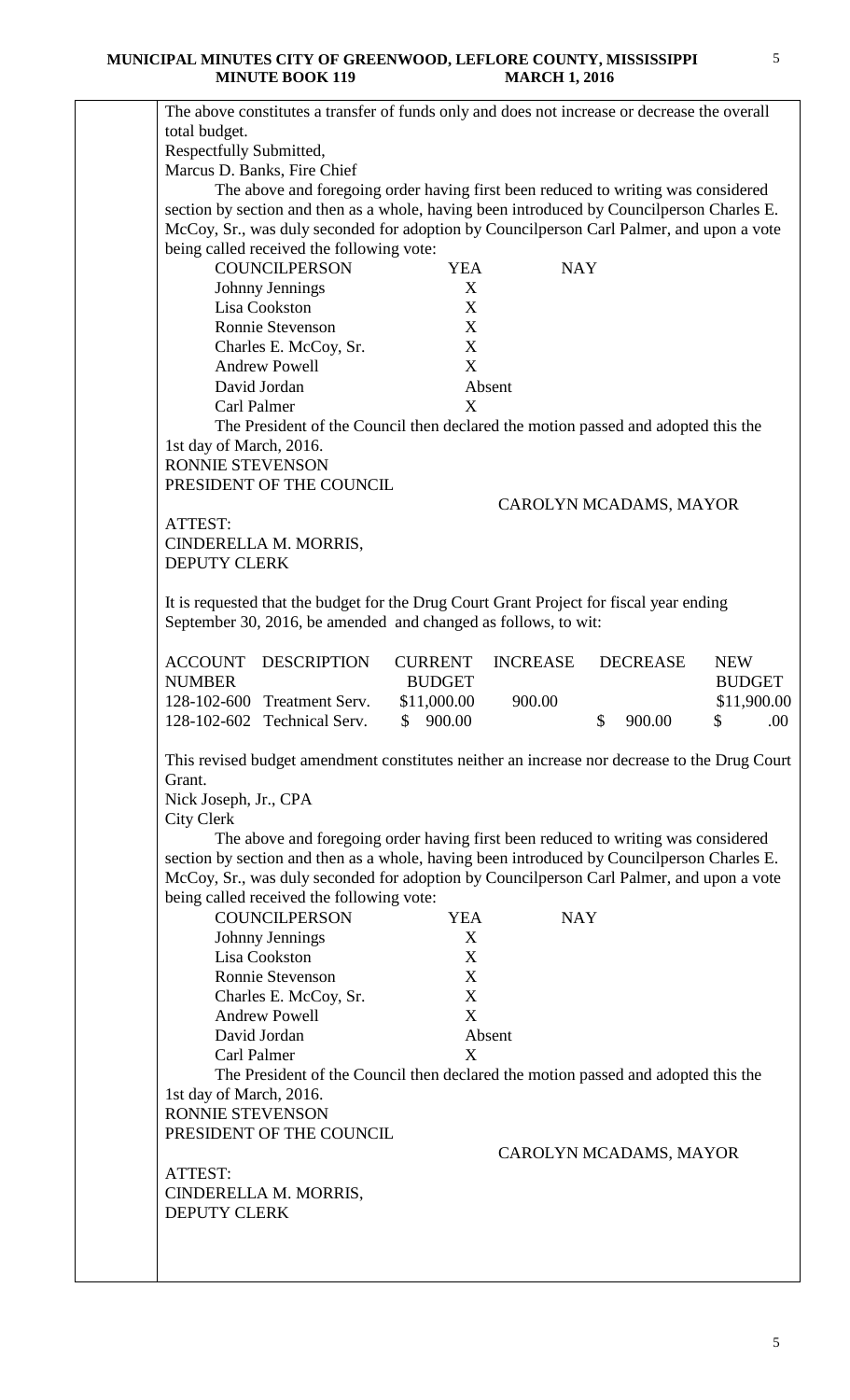It is requested that the budget for the COPS Grant II for fiscal year ending September 30, 2016, be amended and changed as follows, to wit: ACCOUNT DESCRIPTION CURRENT INCREASE DECREASE NEW NUMBER BUDGET BUDGET 140-000-264 Grant Funds  $$80,000.00 \quad $11,250.00$   $$91,250.00$ 140-000-270 Match Funds \$26,667.00 \$ 3,750.00 \$30,417.00 140-100-480 Hospital & Life Ins. \$ .00 \$15,000.00 \$15,000.00 This revised budget amendment constitutes an increase to the COPS Grant II Nick Joseph, Jr., CPA City Clerk The above and foregoing order having first been reduced to writing was considered section by section and then as a whole, having been introduced by Councilperson Charles E. McCoy, Sr., was duly seconded for adoption by Councilperson Carl Palmer, and upon a vote being called received the following vote: COUNCILPERSON YEA NAY Johnny Jennings X<br>
Lisa Cookston X Lisa Cookston Ronnie Stevenson X Charles E. McCoy, Sr. X Andrew Powell X David Jordan Absent Carl Palmer X The President of the Council then declared the motion passed and adopted this the 1st day of March, 2016. RONNIE STEVENSON PRESIDENT OF THE COUNCIL CAROLYN MCADAMS, MAYOR ATTEST: CINDERELLA M. MORRIS, DEPUTY CLERK It is requested that the budget for the Office of Human Resources for the fiscal year ending September 30, 2016, be amended and changed as follows, to wit: ACCOUNT DESCRIP CURRENT INCR DECR REVISED NUMBER BUDGET BUDGET 001-080-695 Miscellaneous 00.00 350.00 350.00 350.00 001-080-680 Vehicle Repairs 1,175.00 350.00 825.00 This revised budget constitutes a transfer of funds only and does not increase/decrease the overall budget. Respectfully Submitted, Regina Rich Director of Human Resources The above and foregoing order having first been reduced to writing was considered section by section and then as a whole, having been introduced by Councilperson Charles E. McCoy, Sr., was duly seconded for adoption by Councilperson Carl Palmer, and upon a vote being called received the following vote: COUNCILPERSON YEA NAY Johnny Jennings X Lisa Cookston X Ronnie Stevenson X Charles E. McCoy, Sr. X Andrew Powell X David Jordan Absent Carl Palmer X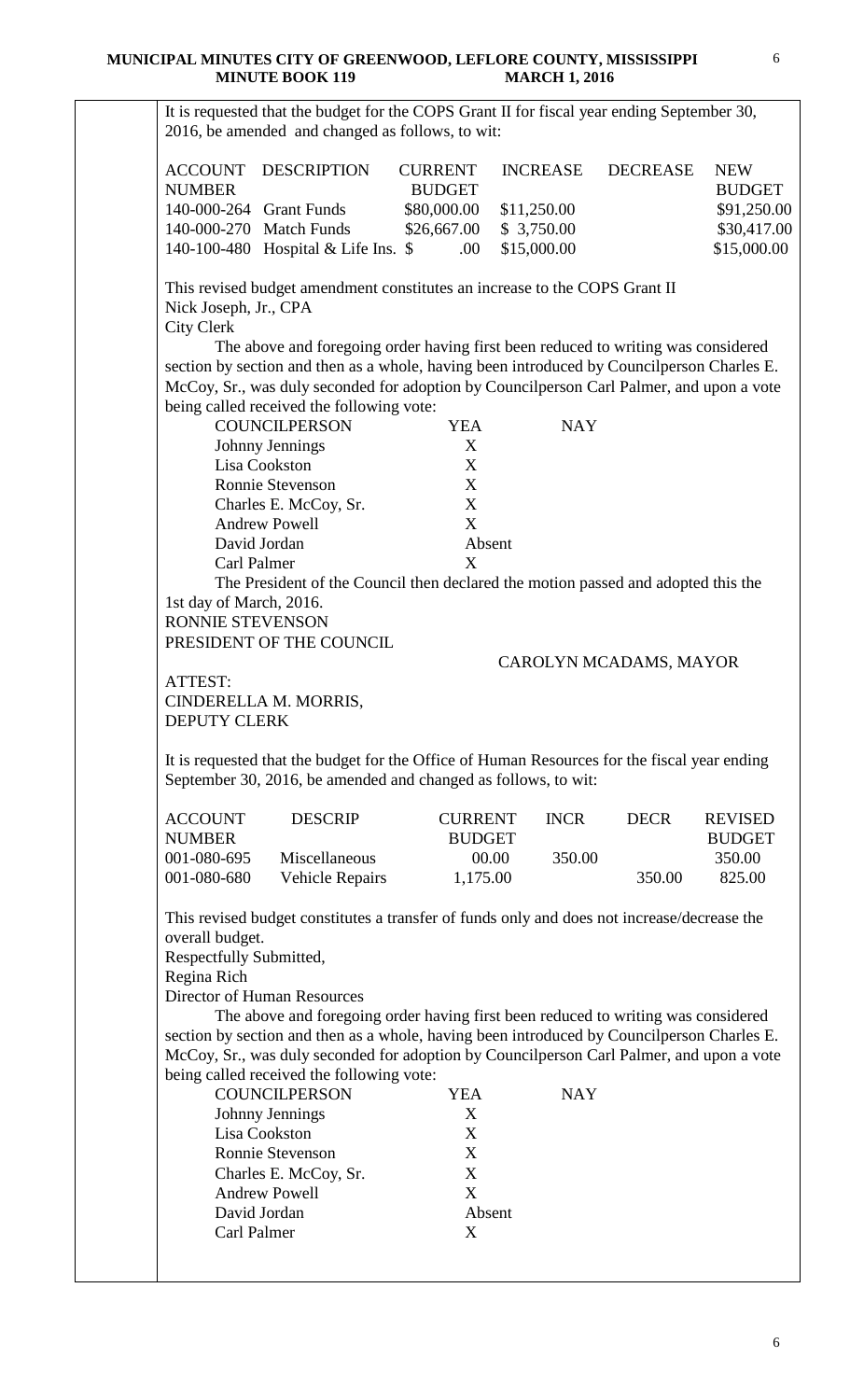The President of the Council then declared the motion passed and adopted this the 1st day of March, 2016. RONNIE STEVENSON PRESIDENT OF THE COUNCIL

CAROLYN MCADAMS, MAYOR

ATTEST: CINDERELLA M. MORRIS, DEPUTY CLERK

### **RESOLUTION AUTHORIZING THE MAYOR AND CITY CLERK TO DO ALL THINGS REASONABLE AND NECESSARY TO PAY ALL OBLIGATIONS ON THE DOCKET OF CLAIMS**

**WHEREAS**, the City from time to time incurs necessary reasonable expenses; and,

**WHEREAS**, all lawful obligations should be timely paid.

#### **NOW, THEREFORE, BE IT RESOLVED BY THE COUNCIL OF THE CITY OF GREENWOOD, LEFLORE COUNTY, MISSISSIPPI**:

**SECTION 1**: The Mayor and the City Clerk should be and they are hereby authorized to do all things reasonable and necessary to pay all those obligations listed in the **"DOCKET OF CLAIMS," BOOK 64, CITY OF GREENWOOD, MARCH 1, 2016, CITY COUNCIL MEETING.**

The above and foregoing resolution, after having been first reduced to writing and read by the Clerk of the Council, was introduced by Councilperson Charles E. McCoy, Sr., seconded by Councilperson Carl Palmer, and was adopted by the following roll call to-wit:

> YEAS NAYS Johnny Jennings Lisa Cookston Ronnie Stevenson Charles E. McCoy, Sr. Andrew Powell David Jordan - Absent Carl Palmer

**IN RE: APPOINTMENT AGENDA A RESOLUTION CONFIRMING THE APPOINTMENT OF ISHA EVANS TO THE GREENWOOD TOURISM COMMISSION FOR WARD 7** - **Adopted Unanimously** 

**IN RE: ROUTINE ITEMS AGENDA RESOLUTION AUTHORIZING THE CITY OF GREENWOOD TO PLACE SPEED BUMPS IN CERTAIN DESIGNATED AREAS IN WARD 7 - Adopted Unanimously**

**RESOLUTION AUTHORIZING A LEASE AGREEMENT BY AND BETWEEN MISSISSIPPI DEPARTMENT OF CORRECTIONS AND THE CITY OF GREENWOOD - Adopted Unanimously**

**RESOLUTION AUTHORIZING THE CITY OF GREENWOOD TO APPLY FOR A CREDIT CARD FROM TRUSTMARK NATIONAL BANK** - **Adopted Unanimously**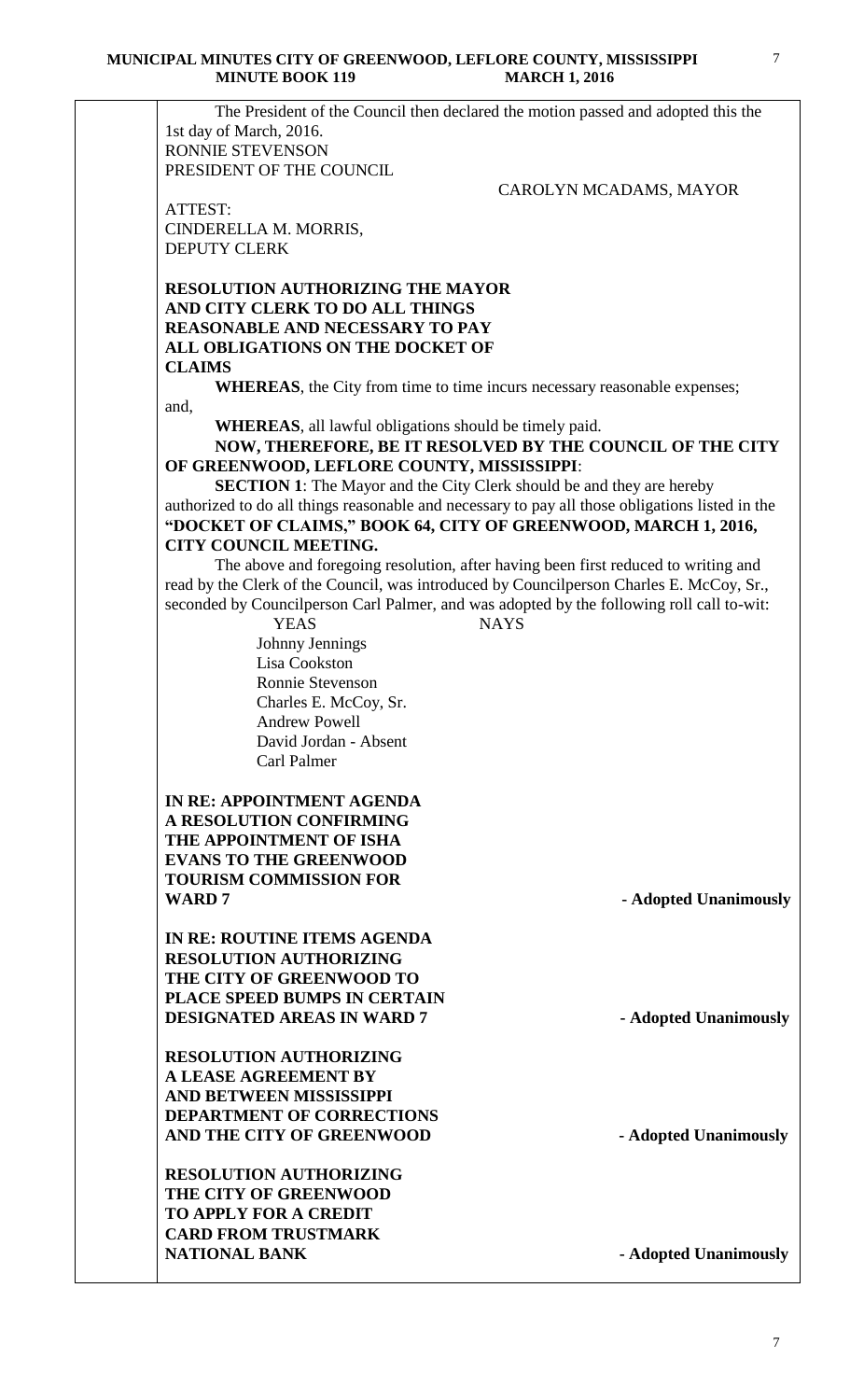| <b>RESOLUTION OF THE CITY COUNCIL</b><br>OF THE CITY OF GREENWOOD IN<br><b>SUPPORT OF THE REQUEST BY THE</b><br><b>GREENWOOD TOURISM COMMISSION</b><br>FOR LOCAL AND PRIVATE LEGISLATION<br><b>AUTHORIZING THE IMPOSITION OF A 3%</b><br>HOTEL/MOTEL OCCUPANCY TAX IN THE<br><b>CITY OF GREENWOOD TO HELP FUND</b><br>THE OPERATIONS OF THE GREENWOOD<br><b>TOURISM COMMISSION; AND FOR</b><br><b>RESOLUTION AUTHORIZING A</b><br><b>DONATION IN THE AMOUNT OF</b><br>\$250.00 FOR EXPENSES TO<br>PROMOTE THE 2016 ROBERT<br><b>JOHNSON BLUES FESTIVAL</b><br>- Adopted Unanimously<br><b>CITY OF GREENWOOD TO EXECUTE</b><br><b>STREET AND FOR RELATED PURPOSES</b><br>Council President Ronnie Stevenson advised Council that they each had a copy of a<br>request from Barbara Gray in their package regarding a Me, Too Conference that she will be<br>having on August 13, 2016. Council discussed this request further.<br>Council President Stevenson announced that Council person McCoy's Birthday is<br>tomorrow and asked Council to wish him a happy birthday tomorrow.<br>THERE BEING NO FURTHER BUSINESS, THIS MEETING WAS<br>RONNIE STEVENSON, PRESIDENT<br>JOHNNY JENNINGS, VICE PRESIDENT<br><b>LISA COOKSTON</b><br><b>CHARLES E. MCCOY, SR.</b><br><b>ANDREW POWELL</b><br><b>DAVID JORDAN</b><br><b>CARL PALMER</b> |                                   |                       |
|-----------------------------------------------------------------------------------------------------------------------------------------------------------------------------------------------------------------------------------------------------------------------------------------------------------------------------------------------------------------------------------------------------------------------------------------------------------------------------------------------------------------------------------------------------------------------------------------------------------------------------------------------------------------------------------------------------------------------------------------------------------------------------------------------------------------------------------------------------------------------------------------------------------------------------------------------------------------------------------------------------------------------------------------------------------------------------------------------------------------------------------------------------------------------------------------------------------------------------------------------------------------------------------------------------------------------------------------|-----------------------------------|-----------------------|
|                                                                                                                                                                                                                                                                                                                                                                                                                                                                                                                                                                                                                                                                                                                                                                                                                                                                                                                                                                                                                                                                                                                                                                                                                                                                                                                                         | <b>RESOLUTION AUTHORIZING</b>     |                       |
|                                                                                                                                                                                                                                                                                                                                                                                                                                                                                                                                                                                                                                                                                                                                                                                                                                                                                                                                                                                                                                                                                                                                                                                                                                                                                                                                         | THE CITY OF GREENWOOD             |                       |
|                                                                                                                                                                                                                                                                                                                                                                                                                                                                                                                                                                                                                                                                                                                                                                                                                                                                                                                                                                                                                                                                                                                                                                                                                                                                                                                                         | <b>TO ACCEPT BIDS FOR SALE</b>    |                       |
|                                                                                                                                                                                                                                                                                                                                                                                                                                                                                                                                                                                                                                                                                                                                                                                                                                                                                                                                                                                                                                                                                                                                                                                                                                                                                                                                         | OF FIVE KATRINA COTTAGES          | - Adopted Unanimously |
|                                                                                                                                                                                                                                                                                                                                                                                                                                                                                                                                                                                                                                                                                                                                                                                                                                                                                                                                                                                                                                                                                                                                                                                                                                                                                                                                         |                                   |                       |
|                                                                                                                                                                                                                                                                                                                                                                                                                                                                                                                                                                                                                                                                                                                                                                                                                                                                                                                                                                                                                                                                                                                                                                                                                                                                                                                                         |                                   |                       |
|                                                                                                                                                                                                                                                                                                                                                                                                                                                                                                                                                                                                                                                                                                                                                                                                                                                                                                                                                                                                                                                                                                                                                                                                                                                                                                                                         |                                   |                       |
|                                                                                                                                                                                                                                                                                                                                                                                                                                                                                                                                                                                                                                                                                                                                                                                                                                                                                                                                                                                                                                                                                                                                                                                                                                                                                                                                         |                                   |                       |
|                                                                                                                                                                                                                                                                                                                                                                                                                                                                                                                                                                                                                                                                                                                                                                                                                                                                                                                                                                                                                                                                                                                                                                                                                                                                                                                                         |                                   |                       |
|                                                                                                                                                                                                                                                                                                                                                                                                                                                                                                                                                                                                                                                                                                                                                                                                                                                                                                                                                                                                                                                                                                                                                                                                                                                                                                                                         |                                   |                       |
|                                                                                                                                                                                                                                                                                                                                                                                                                                                                                                                                                                                                                                                                                                                                                                                                                                                                                                                                                                                                                                                                                                                                                                                                                                                                                                                                         |                                   |                       |
|                                                                                                                                                                                                                                                                                                                                                                                                                                                                                                                                                                                                                                                                                                                                                                                                                                                                                                                                                                                                                                                                                                                                                                                                                                                                                                                                         |                                   |                       |
|                                                                                                                                                                                                                                                                                                                                                                                                                                                                                                                                                                                                                                                                                                                                                                                                                                                                                                                                                                                                                                                                                                                                                                                                                                                                                                                                         |                                   |                       |
|                                                                                                                                                                                                                                                                                                                                                                                                                                                                                                                                                                                                                                                                                                                                                                                                                                                                                                                                                                                                                                                                                                                                                                                                                                                                                                                                         |                                   |                       |
|                                                                                                                                                                                                                                                                                                                                                                                                                                                                                                                                                                                                                                                                                                                                                                                                                                                                                                                                                                                                                                                                                                                                                                                                                                                                                                                                         | <b>RELATED PURPOSES</b>           | - Adopted Unanimously |
|                                                                                                                                                                                                                                                                                                                                                                                                                                                                                                                                                                                                                                                                                                                                                                                                                                                                                                                                                                                                                                                                                                                                                                                                                                                                                                                                         |                                   |                       |
|                                                                                                                                                                                                                                                                                                                                                                                                                                                                                                                                                                                                                                                                                                                                                                                                                                                                                                                                                                                                                                                                                                                                                                                                                                                                                                                                         |                                   |                       |
|                                                                                                                                                                                                                                                                                                                                                                                                                                                                                                                                                                                                                                                                                                                                                                                                                                                                                                                                                                                                                                                                                                                                                                                                                                                                                                                                         |                                   |                       |
|                                                                                                                                                                                                                                                                                                                                                                                                                                                                                                                                                                                                                                                                                                                                                                                                                                                                                                                                                                                                                                                                                                                                                                                                                                                                                                                                         |                                   |                       |
|                                                                                                                                                                                                                                                                                                                                                                                                                                                                                                                                                                                                                                                                                                                                                                                                                                                                                                                                                                                                                                                                                                                                                                                                                                                                                                                                         |                                   |                       |
|                                                                                                                                                                                                                                                                                                                                                                                                                                                                                                                                                                                                                                                                                                                                                                                                                                                                                                                                                                                                                                                                                                                                                                                                                                                                                                                                         |                                   |                       |
|                                                                                                                                                                                                                                                                                                                                                                                                                                                                                                                                                                                                                                                                                                                                                                                                                                                                                                                                                                                                                                                                                                                                                                                                                                                                                                                                         | <b>RESOLUTION AUTHORIZING THE</b> |                       |
|                                                                                                                                                                                                                                                                                                                                                                                                                                                                                                                                                                                                                                                                                                                                                                                                                                                                                                                                                                                                                                                                                                                                                                                                                                                                                                                                         |                                   |                       |
|                                                                                                                                                                                                                                                                                                                                                                                                                                                                                                                                                                                                                                                                                                                                                                                                                                                                                                                                                                                                                                                                                                                                                                                                                                                                                                                                         | <b>CONTRACT FOR THE SALE OF</b>   |                       |
|                                                                                                                                                                                                                                                                                                                                                                                                                                                                                                                                                                                                                                                                                                                                                                                                                                                                                                                                                                                                                                                                                                                                                                                                                                                                                                                                         | PROPERTY LOCATED AT 324 MAIN      |                       |
|                                                                                                                                                                                                                                                                                                                                                                                                                                                                                                                                                                                                                                                                                                                                                                                                                                                                                                                                                                                                                                                                                                                                                                                                                                                                                                                                         |                                   | - Adopted Unanimously |
|                                                                                                                                                                                                                                                                                                                                                                                                                                                                                                                                                                                                                                                                                                                                                                                                                                                                                                                                                                                                                                                                                                                                                                                                                                                                                                                                         |                                   |                       |
|                                                                                                                                                                                                                                                                                                                                                                                                                                                                                                                                                                                                                                                                                                                                                                                                                                                                                                                                                                                                                                                                                                                                                                                                                                                                                                                                         |                                   |                       |
|                                                                                                                                                                                                                                                                                                                                                                                                                                                                                                                                                                                                                                                                                                                                                                                                                                                                                                                                                                                                                                                                                                                                                                                                                                                                                                                                         | <b>IN RE: STUDY AGENDA - NONE</b> |                       |
|                                                                                                                                                                                                                                                                                                                                                                                                                                                                                                                                                                                                                                                                                                                                                                                                                                                                                                                                                                                                                                                                                                                                                                                                                                                                                                                                         | <b>ADJOURNED</b>                  |                       |
|                                                                                                                                                                                                                                                                                                                                                                                                                                                                                                                                                                                                                                                                                                                                                                                                                                                                                                                                                                                                                                                                                                                                                                                                                                                                                                                                         |                                   |                       |
|                                                                                                                                                                                                                                                                                                                                                                                                                                                                                                                                                                                                                                                                                                                                                                                                                                                                                                                                                                                                                                                                                                                                                                                                                                                                                                                                         |                                   |                       |
|                                                                                                                                                                                                                                                                                                                                                                                                                                                                                                                                                                                                                                                                                                                                                                                                                                                                                                                                                                                                                                                                                                                                                                                                                                                                                                                                         |                                   |                       |
|                                                                                                                                                                                                                                                                                                                                                                                                                                                                                                                                                                                                                                                                                                                                                                                                                                                                                                                                                                                                                                                                                                                                                                                                                                                                                                                                         |                                   |                       |
|                                                                                                                                                                                                                                                                                                                                                                                                                                                                                                                                                                                                                                                                                                                                                                                                                                                                                                                                                                                                                                                                                                                                                                                                                                                                                                                                         |                                   |                       |
|                                                                                                                                                                                                                                                                                                                                                                                                                                                                                                                                                                                                                                                                                                                                                                                                                                                                                                                                                                                                                                                                                                                                                                                                                                                                                                                                         |                                   |                       |
|                                                                                                                                                                                                                                                                                                                                                                                                                                                                                                                                                                                                                                                                                                                                                                                                                                                                                                                                                                                                                                                                                                                                                                                                                                                                                                                                         |                                   |                       |
|                                                                                                                                                                                                                                                                                                                                                                                                                                                                                                                                                                                                                                                                                                                                                                                                                                                                                                                                                                                                                                                                                                                                                                                                                                                                                                                                         | <b>CERTIFIED BY:</b>              |                       |

**NICK JOSEPH, JR., CITY CLERK**